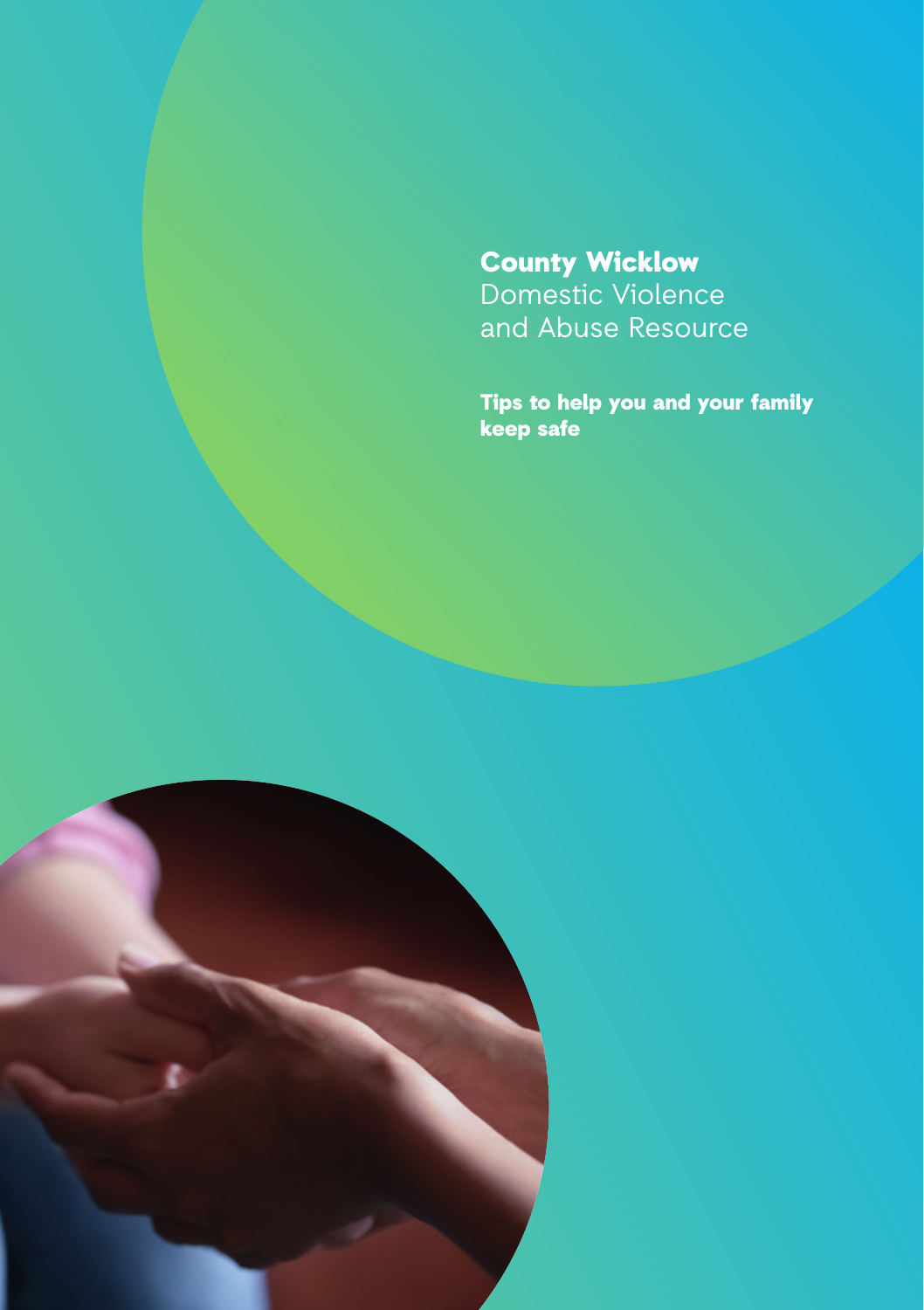# **A Word of thanks**

**Many groups and agencies worked together to produce this Domestic Abuse Resource Pack to support you if you are experiencing domestic abuse. It is based on feedback from the amazing women who linked in with the services, talked about their experiences and identified the information that would have helped them.** 

In particular, we want to thank the domestic abuse services and practitioners who designed and wrote the booklet. Without them, this pack would not have been possible.

- Hayley Murphy of ANU Wicklow Domestic Violence Supports and Bray Women's Refuge
- Sgt. Padraig O Mara and Sgt. Fiona O'Neill of An Garda Síochána
- Niamh Harney, TUSLA Domestic Violence Support Practitioner in west Wicklow
- Nadine O Brien and Alex O'Halloran of Saoirse Domestic Violence Services



We would also like to thank:

- the services whose original work on the County Roscommon Domestic Abuse Resource Pack provided the template for this document;
- COPE Galway which gave us permission to use some content from their book "Moving On" devised by their SURF group; and
- Wicklow CYPSC who funded this publication.

The information in this pack is intended as a guide only. We did our best to make sure it was accurate but you should not rely on it to make important decisions about your future.

Please talk to the relevant services or agencies who can help you to make the right decisions for you and your children.



An Garda Síochána Ireland's National Police and Security Service



An Roinn Leanaí, Comhionannais,<br>Míchumais, Lánpháirtíochta agus Óige<br>Department of Children, Equality,<br>Disability, Integration and Youth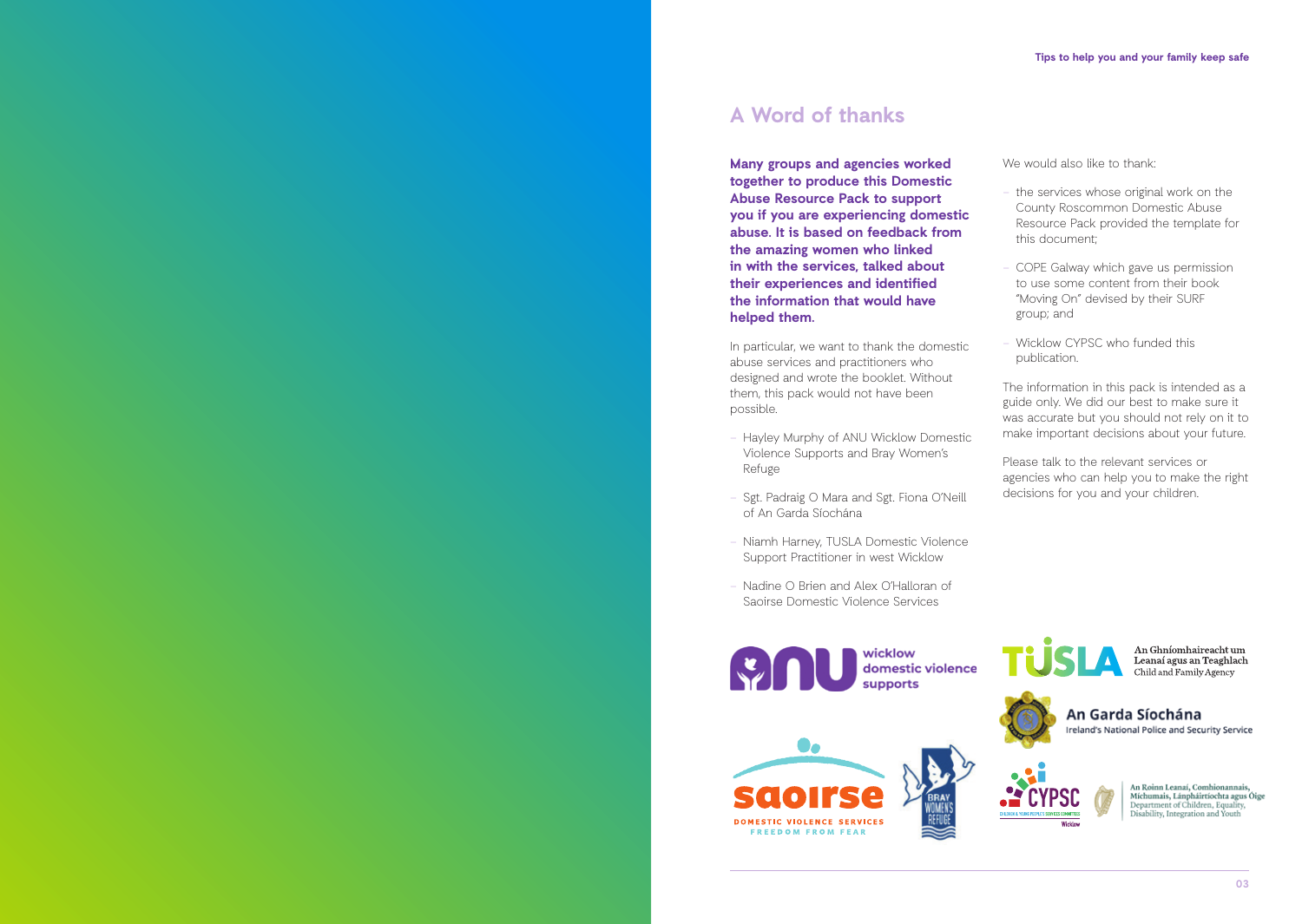# **Contents**

| Word of thanks<br>03                                                               | 11. Applying for legal protection<br>23<br>and going to court |
|------------------------------------------------------------------------------------|---------------------------------------------------------------|
|                                                                                    |                                                               |
| Getting support<br>06<br>1.                                                        | 12. The role of the Gardaí<br>24                              |
| What is domestic abuse?<br>07<br>2.                                                | 25<br>13. The role of Tusla, the Child<br>and Family Agency   |
| 3<br>09<br>Recognising abuse                                                       | 14. Wicklow domestic violence<br>27<br>support services       |
| The cycle of abuse and its<br>11<br>$\mathbf{4}$ .<br>effects<br>hour helplines    | 15. Women's refuges and 24-<br>30                             |
| 5.<br>Safety planning - staying in<br>11<br>16. Other supports<br>the relationship | 31                                                            |
| Safety planning - after you<br>15<br>6.<br>leave the relationship<br>numbers       | 17. Garda stations and phone<br>33                            |
| Phone and internet safety<br>16<br>7.                                              |                                                               |
| 8.<br>18<br>Living with domestic abuse<br>in rural Wicklow                         |                                                               |
| Abuse following separation<br>20<br>9.                                             |                                                               |
| 22<br>10. Legal protections available<br>to you                                    |                                                               |

| 03 |  | 11. Applying for legal protection<br>and going to court | 23 |
|----|--|---------------------------------------------------------|----|
| 06 |  | 12. The role of the Gardaí                              | 24 |
| 07 |  | 13. The role of Tusla, the Child<br>and Family Agency   | 25 |
| 09 |  | 14 Wicklow domestic violence<br>support services        | 27 |
| 11 |  | 15. Women's refuges and 24-<br>hour helplines           | 30 |
| 11 |  | 16. Other supports                                      | 31 |
| 15 |  | 17. Garda stations and phone<br>numbers                 | 33 |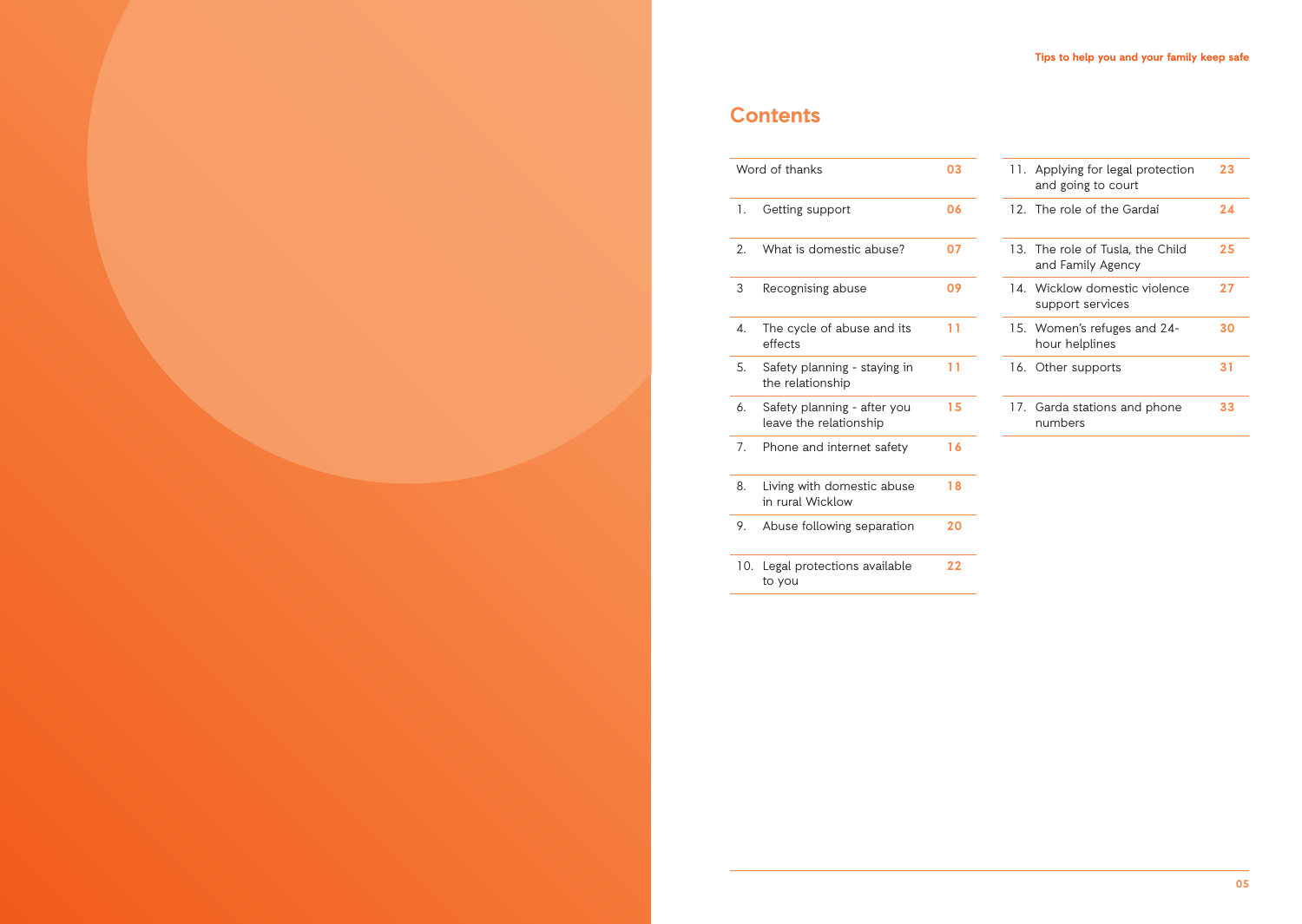# **1. Getting support**

If you are experiencing domestic abuse, it is important to get the right help and support. Your first priority must be the safety of you and your family. We know how hard it is to reach out and make that call for support. We know how scared you might feel. But we also know that call will be your first step to freedom away from the abuse.

Not everyone understands domestic abuse and how an abusive relationship works. Some people may dismiss your concerns or minimise your experiences. Trust your instincts and if you feel that people are not listening, or are not taking your issues seriously, look for support elsewhere.

**"It isn't fair that you have to restart and rebuild your life after the detriment someone else caused you. It is frustrating, painful and sometimes hard to reconcile the time that has been lost. But you have survived, and have already shown yourself to be corageous, strong and able to change the course of your life. These qualitites will sustain you."** 



Drawing by a child of a surf member

# **2. What is domestic abuse?**

Domestic abuse covers a range of behaviours but it starts with threats and intimidation to control you and make you feel powerless and afraid. Threats and intimidation can include:

- Smashing things
- Destroying possessions
- Putting a fist through the wall
- Handling guns, knives or other weapons
- Using intimidating body language (angry looks, raised voice)
- Hostile questioning
- Threatening to take their own life
- Threatening to take the children or harm them

Intimidation may also include harassing you at your workplace, persistent phone calls, or sending text messages or emails.

**Different kinds of abuse**

**Verbal abuse:** Includes screaming, swearing, shouting, put-downs, namecalling, and using sarcasm, ridiculing your beliefs, opinions or cultural background. It is aimed at destroying your sense of self.

**Physical abuse:** Includes pushing, shoving, hitting, slapping, strangulation, hair pulling, punching, and so on. It can also involve the use of weapons including guns, knives or other objects.

**Emotional abuse:** Behaviour that deliberately undermines your self-esteem and confidence, leading you to believe you are stupid, or 'a bad mother', telling you you're going crazy or are insane. Includes threats to harm you, the children, others, or to harm themselves. Criticising your clothes, hair, body, the way you clean, the way you cook. Behaving so erratically and 'walking on eggshells'. Manipulating and controlling you by making you feel guilty.

**Social abuse:** Includes isolating you from your social networks and supports either by preventing you from having contact with family or friends, or by verbally or physically abusing you in public or in front of others. It may be continually putting friends and family down so you slowly disconnect from your support network.

**Financial abuse:** Controls all the income and money that comes into the house. This is done slowly but it will progress until you are relying on them for everything and have to ask for money and justify why you need it. Social welfare payments might be paid to them and they might claim for children leaving you with no financial support to meet the needs of you and your family.

**Digital abuse:** Includes online and technology abuse, online shaming and stalking, and sharing explicit images (known as 'revenge porn').

**Abuse by proxy:** this means harassing you by using others to stalk you or accuse you of offenses you did not commit. Provoking you into aggressive or even antisocial conduct by getting others to threaten you or your loved ones.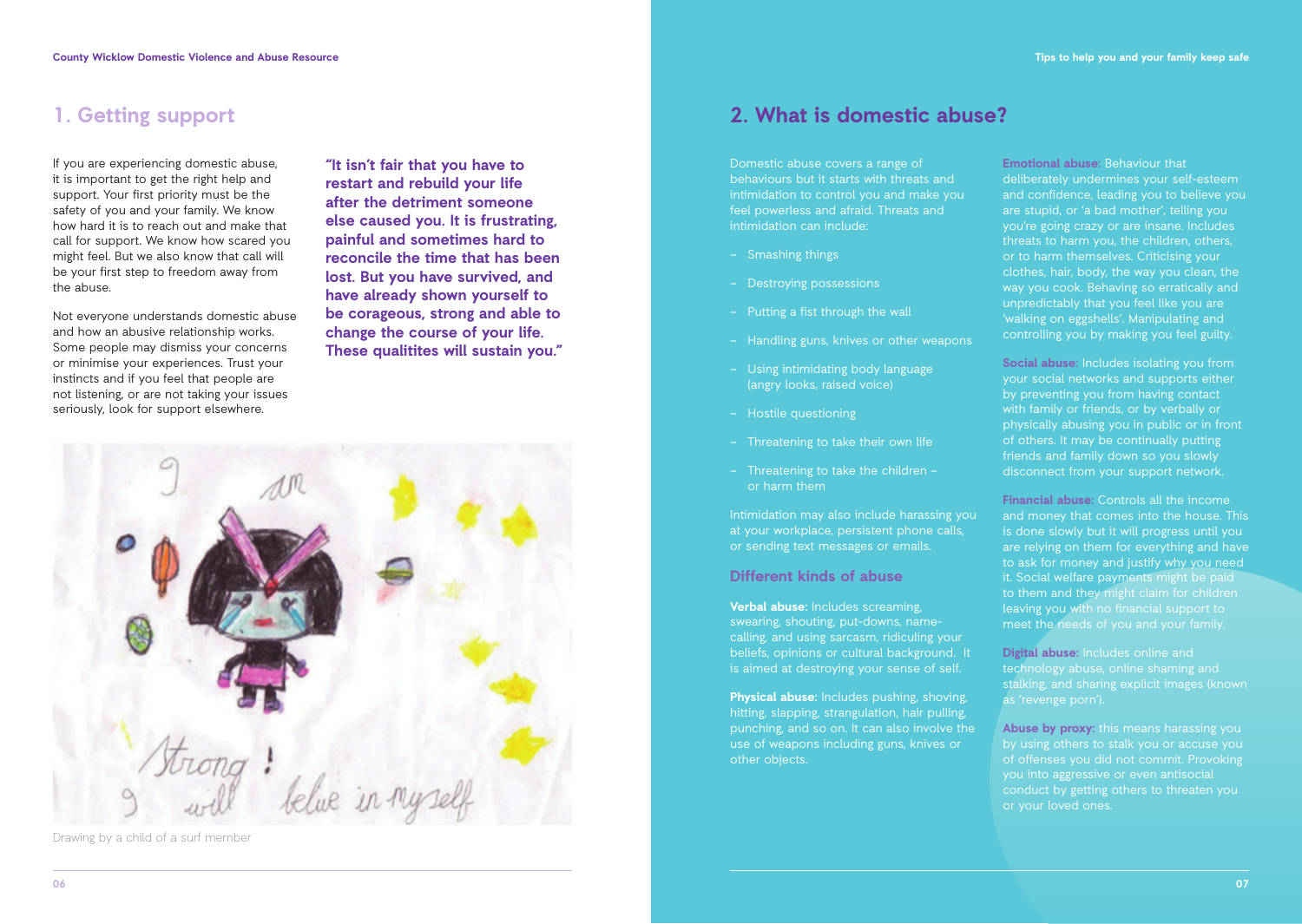# **What is Coercive Control?**

Coercive control is a persistent pattern of controlling and threatening behaviour that includes some or all of the examples of domestic abuse listed above. It is a subtle form of abuse. You might not even recognise that you are in an abusive relationship.

In 2019, coercive control became a crime in Ireland.

**Coercive control can be difficult to detect from the outside looking into a relationship. It can also be hard to spot when in the relationship itself. It often starts slowly and the behaviour worsens over time. As each stage of abuse becomes a new normal, low self-esteem can stop you from seeing the reality of your situation.**



# **3. Recognising abuse**

# **Warning signs of an unhealthy relationship**

Being able to tell the difference between healthy, unhealthy and abusive relationships can be difficult. No two relationships are the same, so what's unhealthy in one relationship may be abusive in another. Although there may be many signs, here are the most common warning signs of an abusive relationship:

**Intensity:** Over the top behaviour that feels like too much too soon. Lying to cover up insecurity. Obsessive behaviour.

**Jealousy:** Irrational, angry behaviour when you speak with someone he or she perceives as a threat. Persistently accusing you of flirtatious or inappropriate behaviour.

**Anger:** Overreacting to small issues. Losing control. Violent outbursts. Making you feel afraid.

**Control:** Telling you what to wear, who to hang out with, when to speak or what to think.

**Isolation:** Insists on only spending time with you on your own. Refuses to interact with your friends and family. Invents reason as to why you should not see your friends and family.

**Sabotage:** Making you miss school, work or something important to you by starting a fight, pretending to be sick, breaking up with you, or hiding your phone or keys.

**Criticism:** Calling you names. Brainwashing you to feel worthless.

**Blame:** Making you feel guilty. Making you feel like everything is your fault.

**Alcohol & Drugs:** Becoming overlyemotional after drinking. Sobbing, threatening to harm oneself, becoming violent or angry. Not remembering what happened while drunk. Using 'I was drunk' as an excuse for poor behaviour.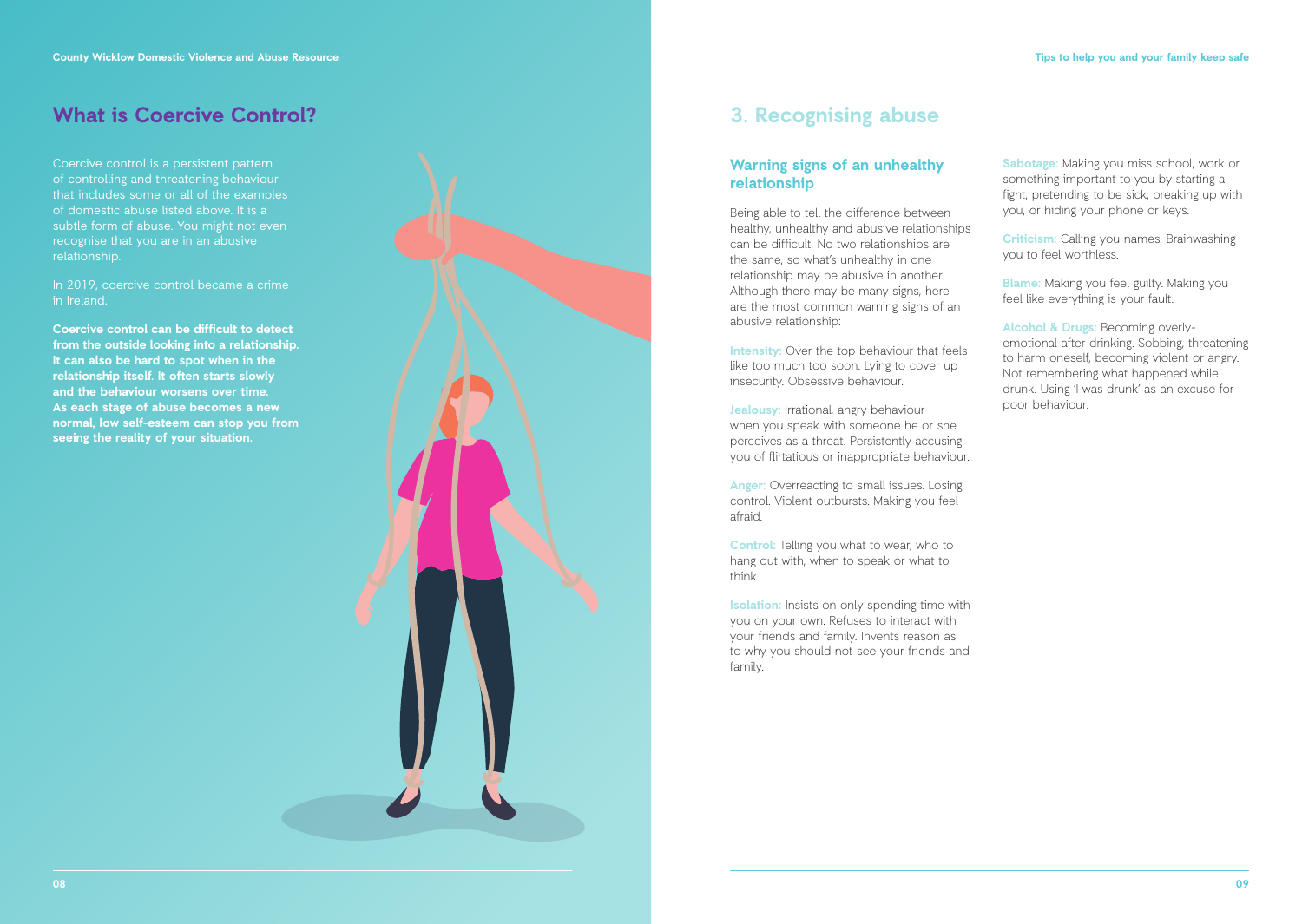# **Myth or Fact?**

| <b>Myth</b>                                                       | <b>Fact</b>                                                                                                                                                                                                                                                                                                                                    |  |
|-------------------------------------------------------------------|------------------------------------------------------------------------------------------------------------------------------------------------------------------------------------------------------------------------------------------------------------------------------------------------------------------------------------------------|--|
| <b>Alcohol and drugs</b><br>cause domestic<br>abuse.              | Alcohol and drugs do not cause domestic abuse. Domestic<br>abuse is a choice. Many abusers will make sure they<br>have alcohol or drugs on hand to use as an excuse for<br>their actions. Abusers will also claim their actions resulted<br>because they could not have alcohol or drugs.                                                      |  |
| <b>Domestic abuse only</b><br>happens in low-<br>income families. | Domestic abuse happens in all kinds of families, rich<br>and poor, in every part of the country, and in every race,<br>religion and age group.                                                                                                                                                                                                 |  |
| Domestic abuse is an<br>anger control issue.                      | Domestic abuse has nothing to do with anger. Anger is the<br>way they get what they want. We know that every abuser<br>is in complete control over what they are doing because<br>they can stop when someone is at the door or they leave<br>bruises only in places that can't be seen. They are not<br>abusing everyone who makes them angry. |  |
| <b>Abusers have low</b><br>self-esteem.                           | Abusers believe they are entitled to have power and<br>control over their partner. Abusers will pretend to have<br>low self-esteem to make others believe the abuse is not<br>their fault.                                                                                                                                                     |  |
| I am not being<br>physically hurt so it's<br>not really abuse.    | Domestic abuse is not just physical – psychological abuse,<br>emotional abuse, financial abuse and coercive control<br>have significant effects on someone's life, mental health<br>and emotional wellbeing.                                                                                                                                   |  |
| There are people in<br>worse situations than<br>me.               | Every situation is different so you can't compare your<br>experience to others. It doesn't matter what your<br>circumstances are. If you are experiencing domestic abuse<br>- no matter what form it takes - you are entitled to access<br>support and advice, whether you are in a relationship or not.                                       |  |
| We are separated<br>so it's not domestic<br>abuse.                | A lot of domestic abuse is carried out by an ex-partner.<br>Sometimes domestic abuse becomes evident only when<br>you leave the relationship or try to leave the relationship.<br>This is when they feel they are losing control and want to<br>punish you.                                                                                    |  |

Domestic abuse may seem unplanned or simply an argument between two people who live together. However, domestic abuse follows a pattern, no matter when it happens or who is involved. The pattern, or cycle, repeats. Each time the level of abuse may increase. At every stage in the cycle, the abuser is fully in control of themselves and is working to control and further isolate you.

If it is safe to do so, keep a journal of the abuse to help you identify the cycle of abuse. This will also help if you decide to go to court to get an order or report the abuse to the Gardaí.

Understanding the cycle of abuse and the thinking of the abuser will help you to see that you are not to blame for the abuse and that the abuser is the one responsible.

**Calm.** The a period of calm where the abuse continue to ask for forgiveness, or make but these tend to reduce in sincerity over time.

**Tension Builds.** Stress begins to grow from the pressures of daily life, or other points of conflict. The victim may attempt to reduce tension by complying with the abuser.

**Honeymoon Phase.** The abuser apologises, shows remorse and often begs for forgiveness. They may shower the victim with love and affection, and promise that the abuse will never happen again.



Verbal, emotional, physical or sexual abuse occurs. This includes anger, intimidation, threats and other forms of abuse.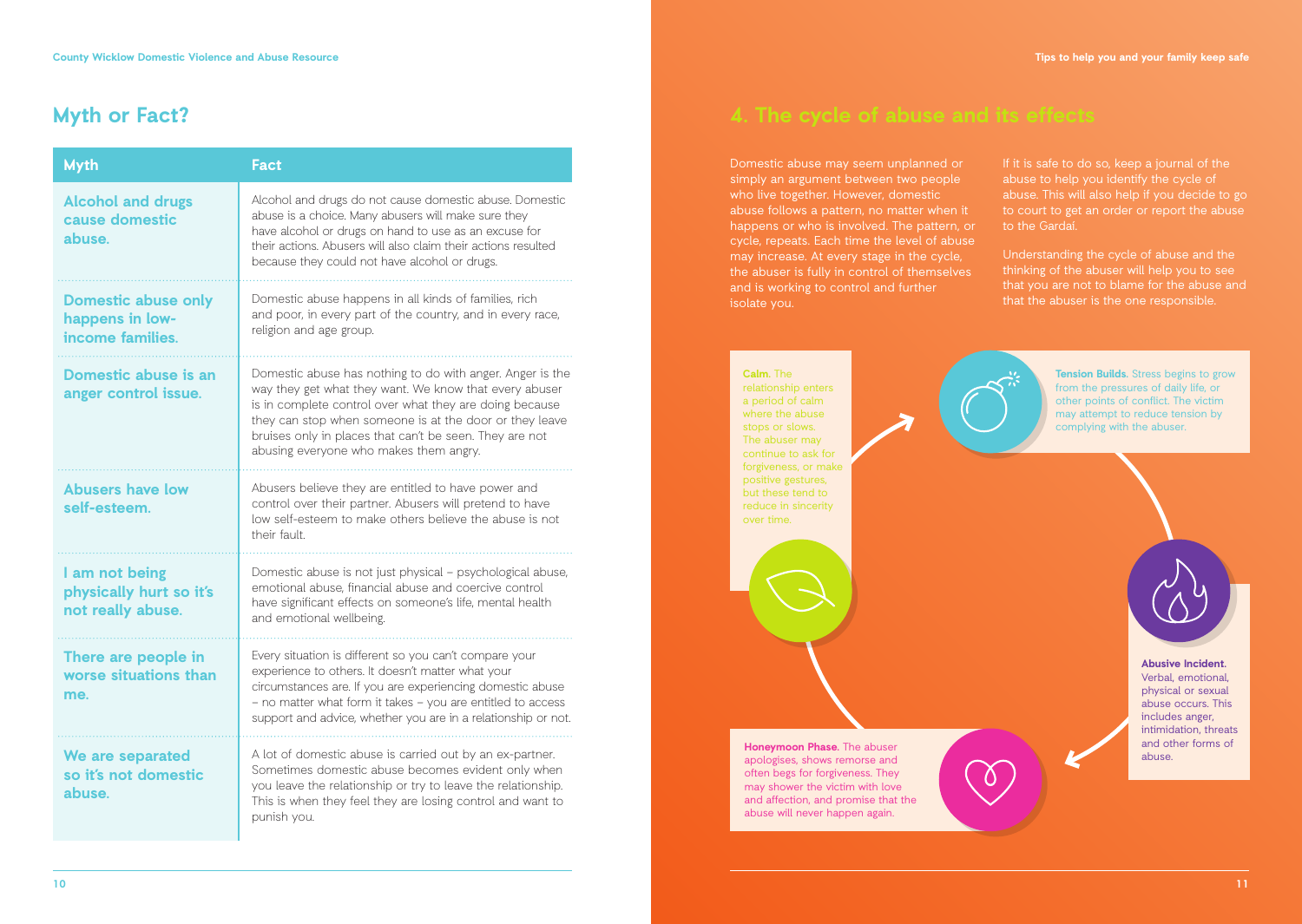### **Women**

- Panic attacks
- Post-traumatic stress disorder
- 
- Suicidal ideation/ attempted suicide
- Exhaustion
- Low self-esteem/ self-doubt
- Social isolation
- Loss of employment/ homelessness/ poverty
- Reproductive health issues i.e. unwanted pregnancy, miscarriage, contraceptive issues
- Substance abuse
- Physical injury
- Effect on mother-child bond

### **Men**

- Panic attacks
- Post-traumatic stress disorder
- Anxiety
- Suicidal ideation/ attempted suicide
- Exhaustion
- Low self-esteem/ self-doubt
- Social isolation
- Loss of employment/ homelessness/ poverty
- Substance abuse
- Physical injury
- Effect on father-child bond

# **Children**

- Bed wetting/ nightmares/ flashbacks
- Stress-related illness (skin conditions etc)
- Eating difficulties
- Attachment issues
- School refusal
- Low self-esteem
- Anxiety
- Isolation among peers
- Self-harm
- Suicide
- Anger issues

### **Family/ Relationships**

- 
- Homelessness
- Isolation
- Intergenerational cycle
- Mental health issues
- Scapegoating
- Perpetrator may have negative impact on relationship with victim and children
- Prepetrator may have negative impact on professionals/community
- Helplessness
- Fear

# **Effects of domestic abuse 5. Safety planning – staying in the relationship**

When living in an abusive situation, safety is the number one priority. You cannot control the abuse but you may be able to take steps to protect yourself and your family. Your safety plan is unique to your situation. Only keep a written safety plan if it is safe for you to do so. We can help you to complete a safety plan for your particular situation.

Leaving an abusive relationship can be difficult and may not be the best option for you at a particular point. If you decide to stay in the relationship, there are certain precautions you can take. For example:

- Keep a phone in a room that locks from the inside and memorise all emergency numbers.
- Carry a mobile phone with you at all times.
- Decide and plan where you will go if you do leave home (even if you don't think you'll need to).
- Make up a code word to let the children, friends, family or a neighbour know that you're in trouble and need help.
- If it is safe to do so, keep a handbag or overnight bag with important phone numbers and items in a place where you can grab it if you need to leave in a hurry.
- If you have a car, make sure to park it so that you will be able to leave quickly if you need to (for example, park it facing outwards).
- Install the Bright Sky Ireland App on your phone.

 **IF YOU ARE IN DANGER OR HAVE BEEN ASSAULTED, call the Gardaí 999/112.** 

### **Get out, if you can.**

If you can't get out, don't go into places like the kitchen or garage where there are plenty of potential weapons.

Avoid small rooms where you can be trapped and rooms without windows.

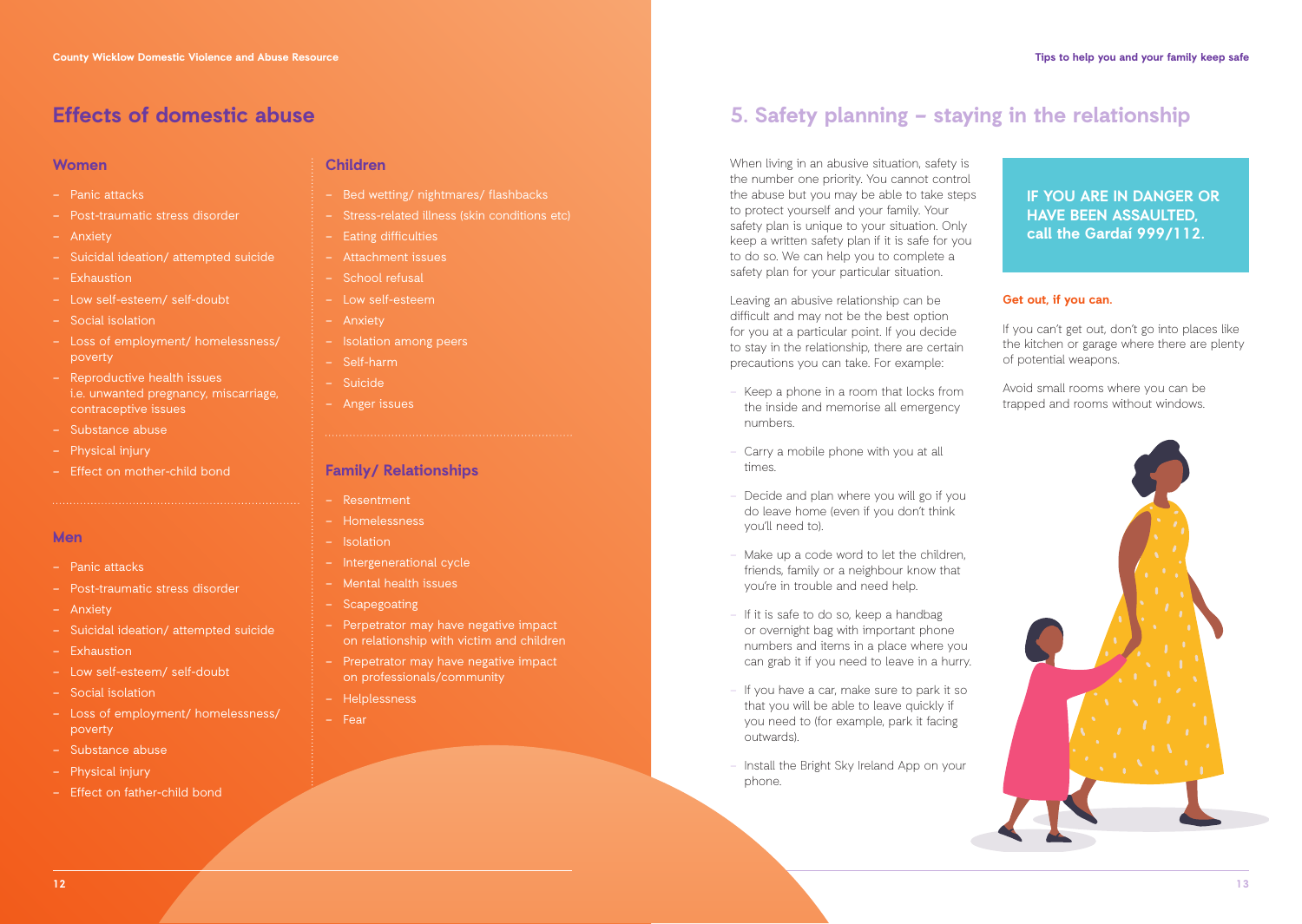The Bright Sky App is a free app that connects victims of domestic violence and abuse to advice and support services across the country. It looks like a functioning weather app for maximum privacy and safety. Please be careful when sharing information on the app. The app was developed by the Vodafone Ireland Foundation, working with Women's Aid and An Garda Síochána.



# **The Bright Sky App 6. Safety planning – after you leave the relationship**

We know that leaving an abusive relationship does not always mean an end to the violence. Many people experience abuse from former partners (this is called post separation abuse).

Here are some things you can do to stay safe after you leave.

- Keep in touch with your local domestic abuse service. They will help you plan your safety as your circumstances change.
- If possible, change your phone number.
- Screen calls with an answering machine and don't answer calls from numbers you don't know.
- Save all messages that are threatening or which violate a domestic violence order (domestic violence orders are explained on page 22).
- Open accounts (bank, household etc..) in your name only.
- Vary your daily routine change your commute to work and don't visit the same bank or shop too often.
- If you have to meet your ex-partner for access (a visit with the children), try to do it in a public place. We will explore these issues with you during a safety planning session.
- Prepare your children so they know what to do if someone comes to the house or to school looking for you (or them). Let their teachers know that you are the only one authorised to pick up your children from school.
- Install the Bright Sky Ireland App on your phone.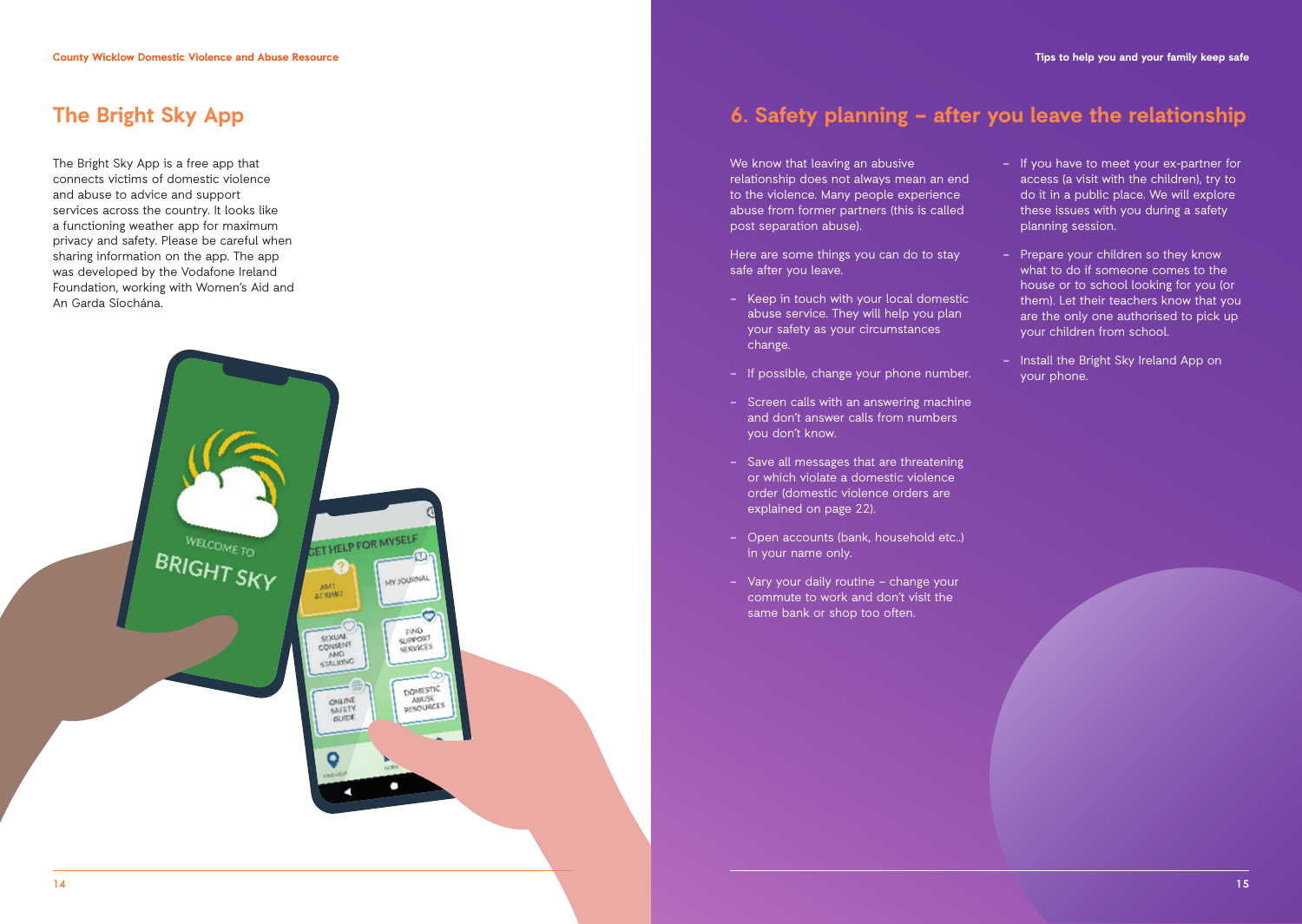# **7. Phone and internet safety Some words explained... Some words explained...**

If you feel your internet and phone activities are being monitored, they probably are. Here are some ways you can use your computer or phone safely.

- Don't change your computer activities suddenly.
- Continue to use the monitored computer or phone for harmless tasks, such as checking the weather.
- Use a safer computer to research an escape plan or ask for help.
- You can find a safer computer in the library, an internet café or at a trusted friend's house.
- Email, text and instant messenger accounts can be easily monitored, so use different accounts that the abuser isn't aware of. Navigating violence, abuse, and stalking can be very difficult and dangerous.
- Contact your local domestic abuse service. We will help you create a safety plan and tell you about other options.



### **Anyone can do it**

Computers and phones store lots of information about how they are used. You don't need to have special skills to monitor them. Anyone can do it, using tools like spyware, keystroke loggers and basic hacking techniques.

# **Deleting is not enough**

It is not possible to delete all the 'footprints' of your online activities. Even if you delete your entire browsing history, there are ways to see what you were looking at.

### **Use a helpline**

Email, text and instant messaging apps are not safe ways to talk to someone about the danger you are in. If you use them, please use a safe computer and an account your abuser does not know about. If possible, please call a helpline instead.

### **Sudden changes**

If you are being monitored, it may be dangerous to change your computer behaviour suddenly. For example, abruptly deleting your browsing history may cause further suspicion if that is not something you do regularly. Instead, continue to use the computer or phone that is being monitored for harmless activities, like looking up the weather. Use a safer computer to research an escape plan, look for a job or somewhere to live, or ask for help.

# **Safer computer?**

It might be safer to use a computer in a public library, at a trusted friend's house, or an internet café. (www.safeireland.ie/get-help/ safety-information/information-on-internetand-computer-safety/, 2021)

# **Abuse**

to insult, hurt, injure, rape or molest another person. Abusive behaviour may include, but is not limited to: physical abuse, emotional abuse, financial abuse and verbal abuse

# **Grooming**

deliberate use of tactics to gain compliance and to avoid disclosure

# **Co-parenting**

a process where two parents work together to raise a child even though they are divorced or separated and no longer live together

# **Intimidation**

to frighten or threaten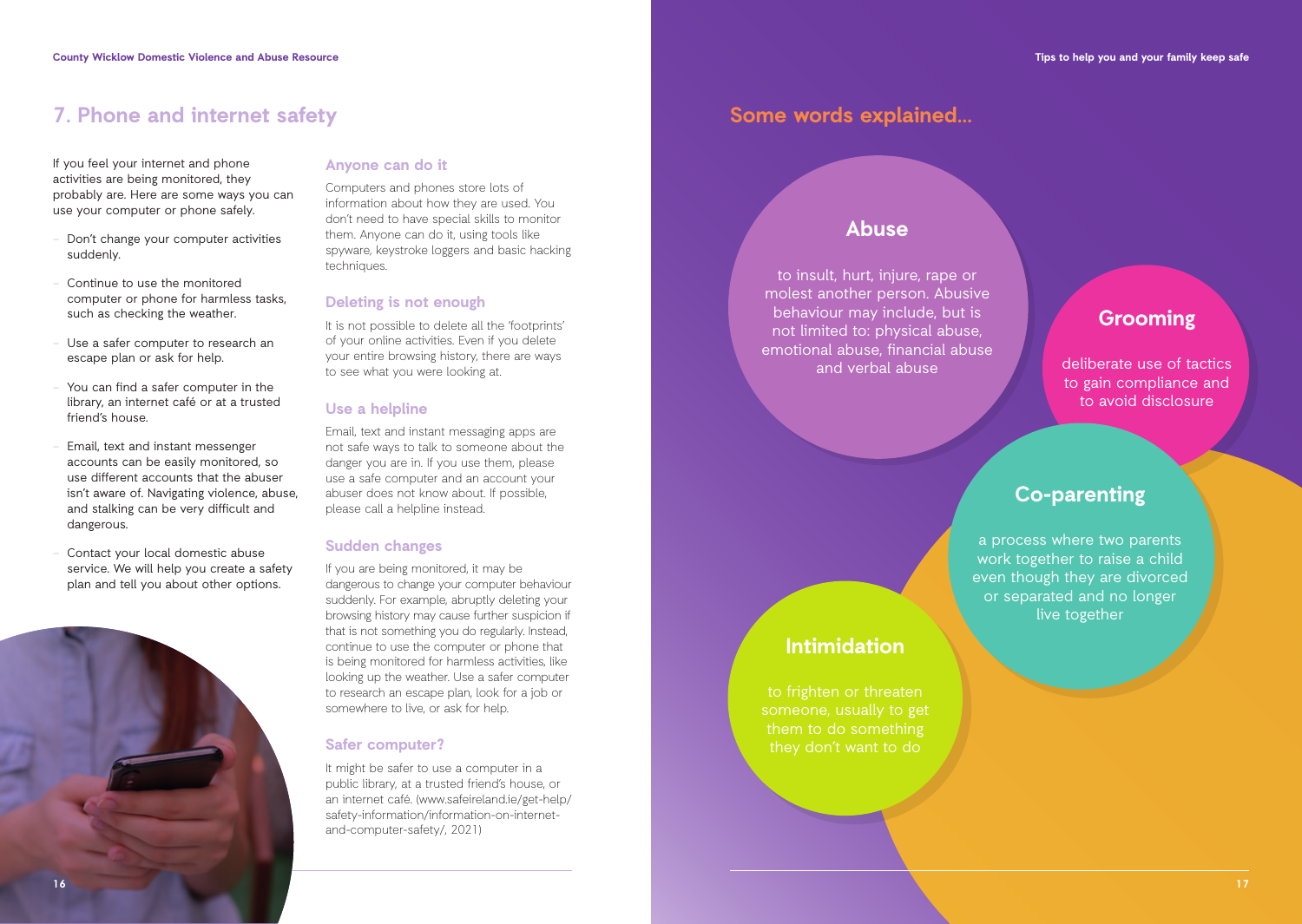# **8. Living with domestic abuse in rural Wicklow**

More than one in four (27%) of the population in County Wicklow lives in a rural area.

Strong community spirit is one of the joys of rural life, but it can be equally powerful in keeping domestic abuse hidden and in facilitating abuse. This doesn't happen knowingly or willingly, but by virtue of the nature of rural communities.

It is almost impossible to seek help in a rural community without others knowing about it, to call the Gardaí without others finding out, to share your fears in confidence without the worry that it will get back to your abuser.

Without knowing it, a community can enable the abuse, allowing the abuser to act almost with freedom. There is also evidence that abusers deliberately 'recruit' the community to their cause, which becomes a way for controlling and isolating the victim even further. This can directly affect the response provided to victims.

### **Additional challenges in rural areas**

Rural living may present additional problems for victims of domestic abuse, as well as for healthcare providers practicing in rural settings. For abusers, it is easier to isolate and control their victims. For victims, their experience of abuse may be made worse by the realities of rural living, including:

### **Reduced access to services**

- Limited mobile network and broadband access (digital poverty)
- Limited or no public transportation
- Limited access to routine health care
- Longer response times for Gardaí and medical emergency teams

### **More dangers**

- Weapons and dangerous tools more commonly available
- Road conditions, especially in poor weather

### **More stresses**

- Seasonal work may leave the victim 'trapped' with their abuser for long periods of time
- Economic conditions of farm life such as a single income. If a farm is the only source of income, you may not be able to secure Barring Order to keep the abuser away from the working farm. They may be barred from the family home and not the farm.

### **Emotional attachments and issues**

- Emotional conditions of farm life there is usually strong ties to animals and land
- Older members of the community are less likely to travel or access services outside of their area
- Stigma and shame there is less anonymity in a rural community so you may feel you cannot discuss or report incidents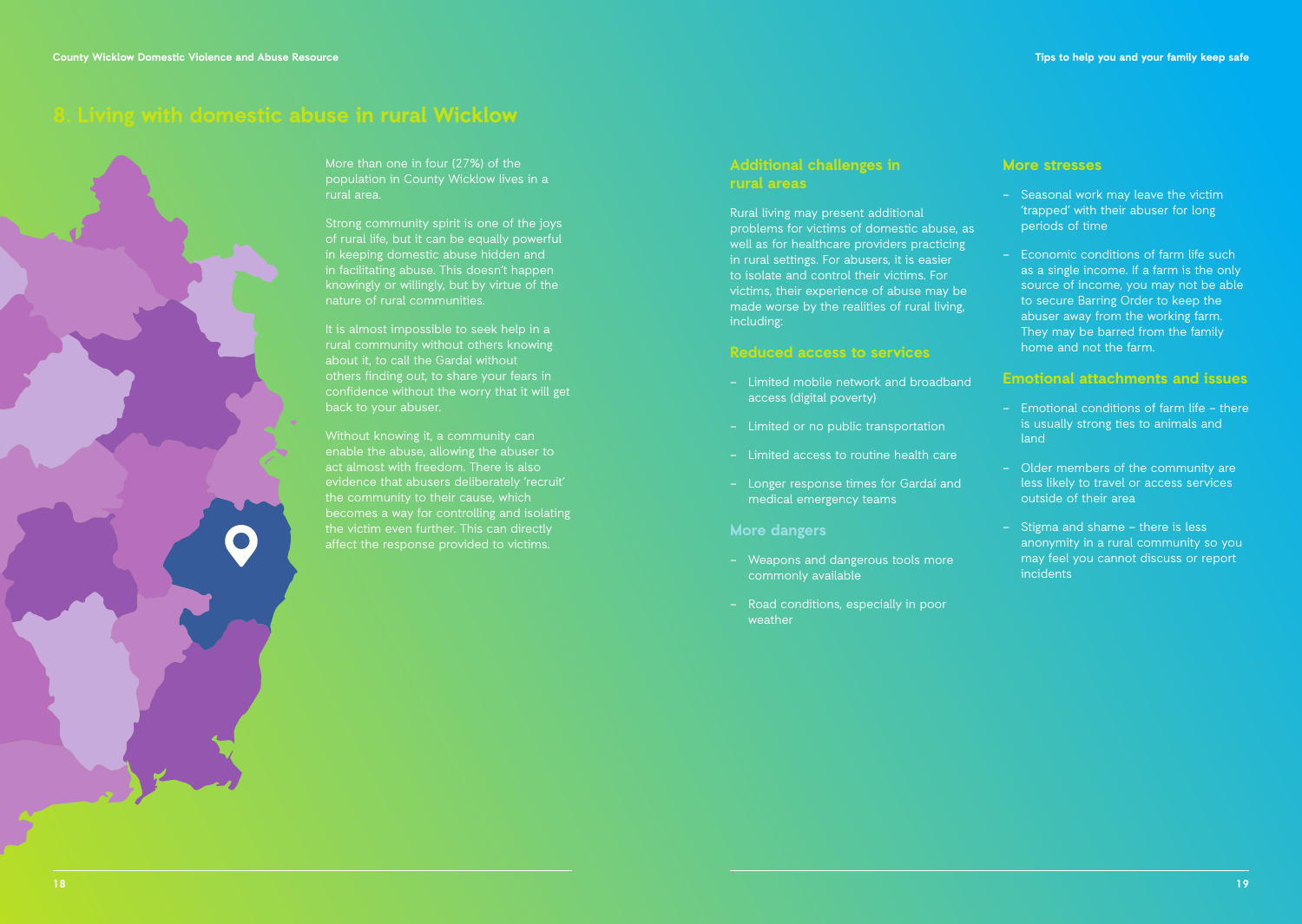# **9. Abuse following separation**

Even after couples separate, many abusers continue the abusive behaviour by engaging in stalking campaigns. To an outsider, the stalking behaviour can sometimes look like an act of love. For example, some abusers leave notes on the car windshield, perform favours, leave flowers and other gifts, and make phone calls.

Other tactics include endless legal hearings aimed at diminishing your financial and emotional resources, or using visits with the children as opportunities to harass you further.

An abuser may look for ways to emotionally blackmail you by going for, or threatening to go for, custody of the children. Or they may falsely accuse you of fraudulently receiving social welfare benefits, or of neglecting the children and reporting you to Tusla.

**"Whether you have separated or are still living with the abuser, you can apply for a Domestic Violence Order. See section 10 for the legal options available to you."**



threats or endearing messages by texts, via social media, third parties or the children etc.

**Stalking:** The abuser shows up unannounced at the other party's resident, family home, family gatherings, workplace, gym or children's schools etc. Cyberstalking via social media or digital means. Could use third parties to stalk.

**Financial Abuse:** The abuser intentionally denies or blocks access social activities, holidays. Leaves the burden of unpaid debts - loans, credit card debts, mortgage payments etc.

**Family Court:** The abuser uses the family court to cause vexation with false allegations. Often plays the victim in the process. Uses the court order as a weapon. Makes several false allegations to the police and social services.



**Smear Campaign:** The abuser makes deliberate false allegations with malicious intent to discredit the other party's reputation or character.

**Honour Based Abuse:** Survivor/victim faces psychological pressure, rejection, humiliation from family, some friends, community and/or religious groups for leaving the abuser.



**Parental Alienation/Counter Parenting:** The abuser manipulates the Often sows discord amongst siblings. Intentionally counters the other criticises the other parent's disciplinary measures or routine.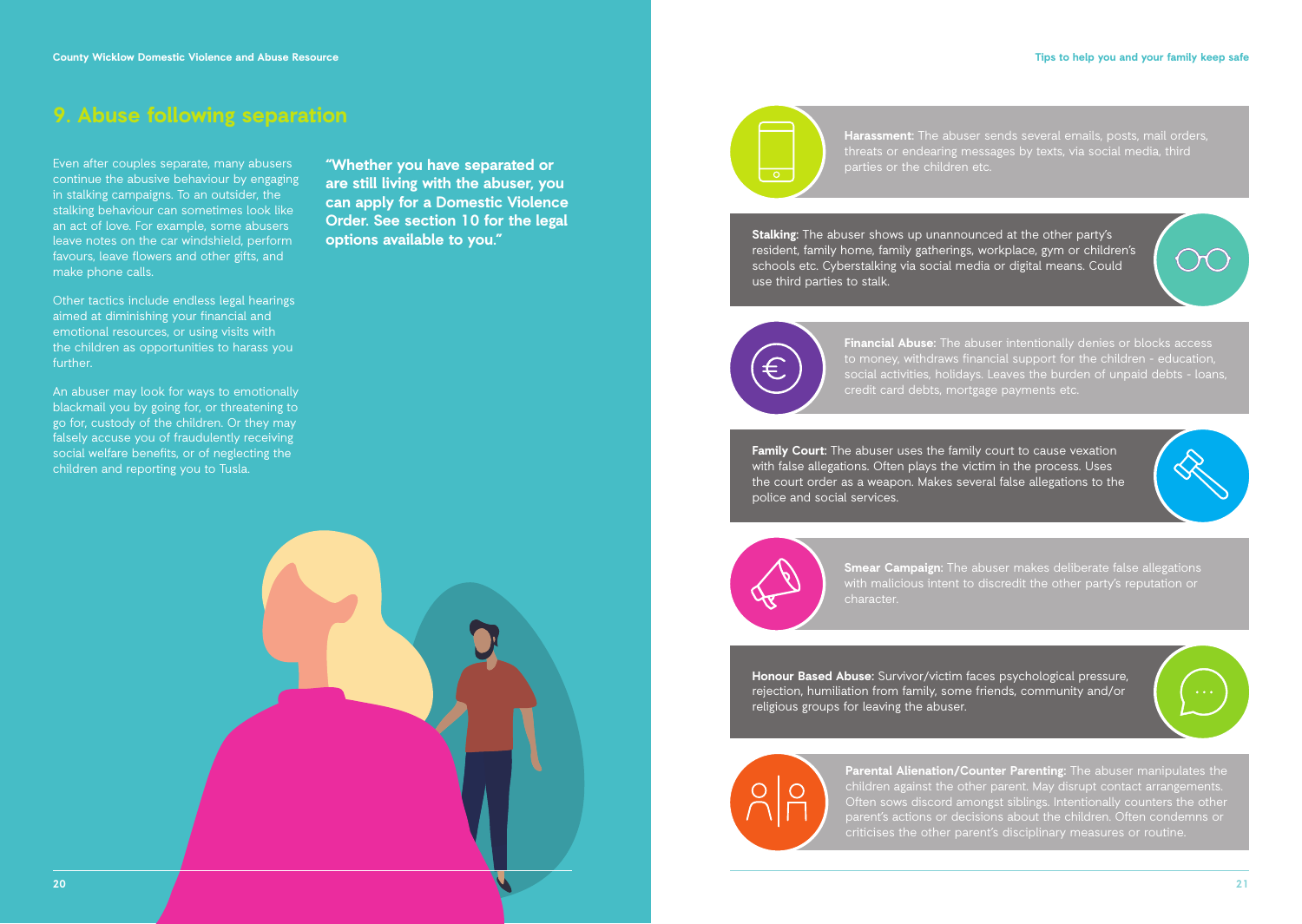If you are experiencing Domestic Violence or Abuse, you can apply to the court for a Domestic Violence Order. All domestic abuse services have specialised court support workers to help and support you through every step of applying for an order.

This section explains the types of orders you can apply for. Basically, there are two types:

- Temporary orders which give you immediate protection. These include Protection Orders, Interim Barring Orders and Emergency Barring Orders.
- Long-term orders. These include Barring Orders and Safety Orders. Barring Orders can last up to three years if granted by the District Court and indefinitely if granted by the Circuit Court. Safety Orders can last up to five years.

# **Protection order**

This allows an abusive partner to remain in the home, but they may not use violence or threaten you. If the abuser does not live with you, the Protection Order may prohibit them from watching, or being near, your home. A Protection Order may also prevent them from following you or communicating (including by phone, email and social media) with you or a dependant.

### **Interim Barring Order**

This is similar to a Barring Order. It means the abuser may not come into your home. It may also prohibit them from watching, or being near, your home or following or communicating (including by phone, email or social media) with you or a dependant. To apply for an Interim Barring Order you must have an equal or greater interest in the property.

### **An Emergency Barring Order**

If you do not have equal or greater property rights, you can apply for an Emergency Barring Order if there an immediate risk or harm to you. This is a temporary Order similar to an Interim Barring Order and means the abuser may not enter the home for 8 days.

### **Safety Order**

A Safety Order means an abuser can remain in the home but may not use violence or threats against you or a dependant. If the abuser is not living with you, the Safety Order may prohibit them from watching, or being near, your home. A Safety Order may also prohibit the abuser from following or communicating (including by phone, email or social media) with you or a dependant A Safety Order made in the District Court can last for up to five years. There is no time limit on a Safety Order made in the Circuit Court.

# **Barring Order**

If the court grants a Barring Order, the abuser must leave the family home until the order expires. This can be for any time up to 3 years.

# **10. Legal protections available to you 11. Applying for legal protection and going to court**

### **Do I have to tell the abuser that I am applying for an order?**

You do not have to tell the abuser if you are applying for a Protection Order, Interim Barring Order or Emergency Barring Order and they do not have to be in court for an order to be granted. You attend the court and complete the application, you will then write the reasons why you need the order. Based on the information provided the judge will then decide whether to grant the temporary order.

If the court grants one of these orders, the judge usually tells the Gardaí to notify the abuser. The court will also post the order to the abuser along with a summons to come to court for a hearing for a Barring Order or Safety Order.

### **Will the abuser get a criminal record if I apply for an order?**

No. A Domestic Violence Order is a civil (not criminal) order. It is not considered a criminal record unless the order is breached.

### **Will I need a solicitor?**

You don't need a solicitor for a temporary order. However, we would advise to get a solicitor or legal advice when going to court for your safety or barring order hearing. You may be eligible for legal aid depending on your income.

### **Do I need to contact the Gardaí?**

Once you receive your temporary court order (Protection Order, Interim Barring Order or Emergency Barring Order), we recommend that you go to your local Garda Station straightaway and give them a copy. Even though the court will post a copy of the order to the Gardaí, it can take a few days to be processed.

### **What do I do if the order is breached?**

If the abuser does not obey the conditions in the order (for example, if they enter your home even though they are barred from entering), this is called a breach of the order. If this happens, contact the Gardaí immediately. The order clearly states the conditions that must be followed. If you are unsure if what happened is a breach, contact the Gardaí anyway, make a statement and let them decide if the order has been breached. We are available to support you throughout this process.

### **What happens at the full hearing?**

The hearing of an application for a Safety Order or Barring Order is held in private and only you, the respondent (the abuser), the judge and the court registrar attend. The judge may hear evidence from a third party such as a Garda, a child, or a relative or friend. However, this will only happen if they witnessed any events that are relevant to your case. Your solicitor will talk you through this process.

### **What happens if the abuser does not turn up in court?**

If the abuser does not attend the full hearing, the judge may hear evidence from you. If satisfied, the judge will grant an order even though the abuser is not in court. The abuser must be informed as soon as possible preferably by the Gardaí, or the court will write and tell them about the order. An order does not take effect until the abuser is told about it. Sometimes, the judge may adjourn a case to a later date.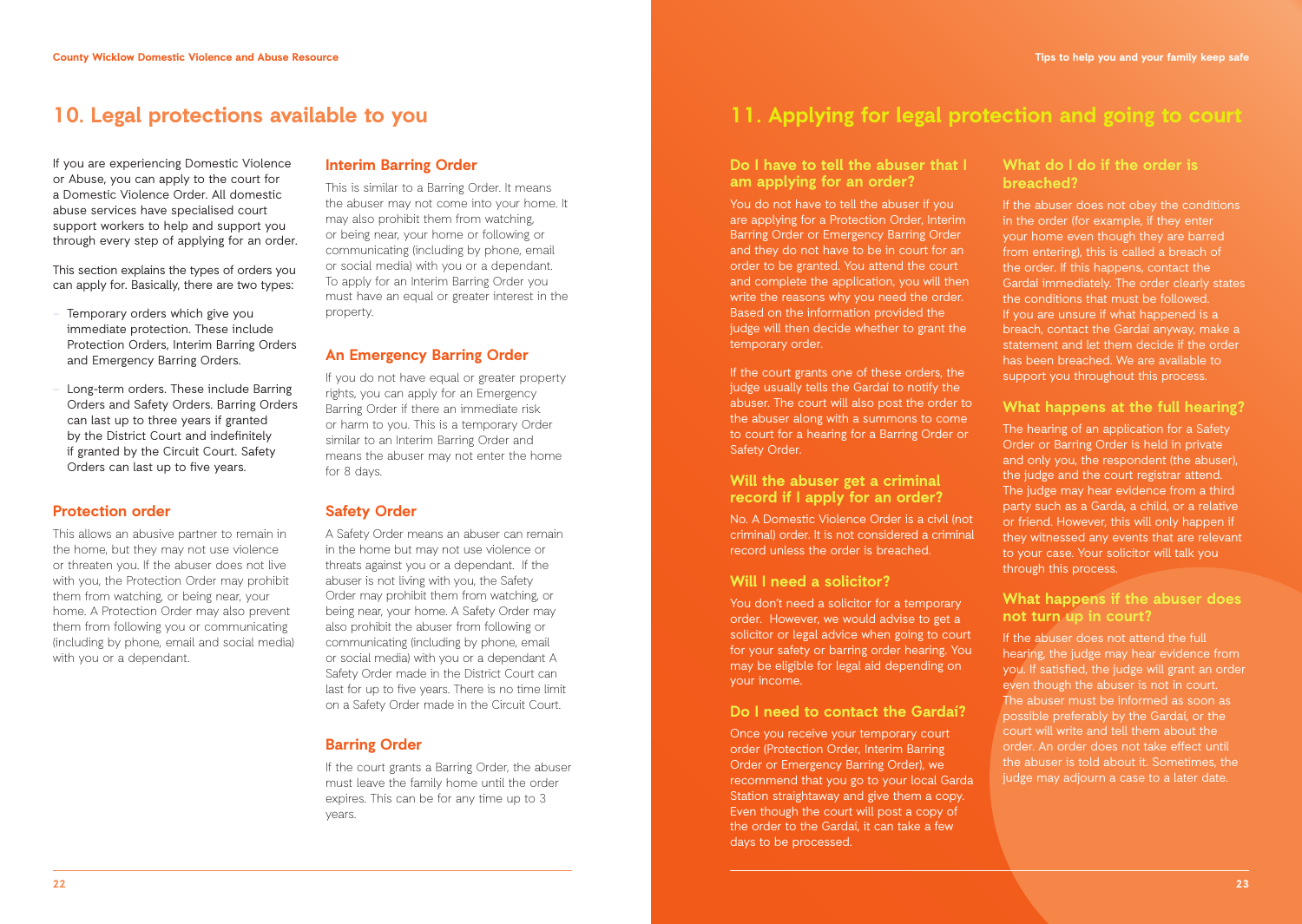# **12. The role of the Gardaí**

# **"An Garda Síochána, the Irish Police Service, takes domestic and sexual abuse seriously and is here to help."**

Domestic abuse can take a variety of forms. It can be physical, sexual, emotional, psychological or financial. It can occur within a family or involve a current or ex-partner, regardless of gender or sexual orientation.

If you are experiencing domestic abuse, you may feel isolated and alone. You do not know who to trust or who you can confide in. It can be daunting to contact the Gardaí but if you are in danger, we want you to **call 999.** 

When you call 999, a Garda in uniform will arrive at your location in a marked patrol car. They will make sure you are not in immediate danger. When they are sure you are safe, you will have time to discuss with the Garda exactly why you called.

If you are not in immediate danger and you need advice and help, you can visit your local Garda Station. A uniformed Garda will meet you and you can ask to speak with the Garda in private. They will sit down with you and ask you a number of questions. There are no right or wrong answers to these questions. We just need to get as much information as possible to make sure that you are safe and that you stay safe.



An Garda Síochána reland's National Police and Security Service If there is a Domestic Violence Order in place and that order has been breached, we will arrest the person. If there is no Domestic Abuse Order in place but we suspect that an offence has been committed, we have the power to arrest the person. We will investigate all offences and take a statement from you. We may seize any item that we consider to be evidence for investigation.

The Garda you speak with will give you details of relevant support services and will follow up with you after the initial call. (www.garda.ie/en/crime/domestic-abuse/ domestic-abuse.html, 2021)

We as Domestic Violence Practitioners always encourage you to get the names of the Gardaí that come to your home. This will help you at a later date if you need to contact them about anything. If you are reporting a crime or a breach of a Domestic Violence Order, we are here to help and support you through that process.

# **13. The role of Tusla, the Child and Family Agency**

We know that many people with children are afraid to reach out for help if they are in an abusive relationship because they fear that Tusla will take their children away from them. We hope the information below will help you understand the role of Tusla in domestic abuse cases.

Usually, the initial referral to Tusla is made by the Gardaí after they have been called to an incident where a child or children are present.

When we receive a referral, our first concern is the immediate safety of the child.

One of our social workers will work with the family to come up with the best plan to keep the child or young person safe. For example, the plan might involve putting together a list of extended family members or friends who you or the children (if they are old enough) can call to talk about any worries. Or the plan might involve making arrangements to go to a place of safety if an incident happens.

The social worker will also talk with the abuser to help them identify what triggers the abusive behaviour and what they can do to stop themselves engaging in abusive behaviours.

Social workers also help families to access necessary services including counselling, domestic violence support services and legal services.

There are currently Domestic Violence Practitioners working within Tusla in Co Wicklow to provide help and support to you.

# An Ghníomhaireacht um<br>Leanaí agus an Teaghlach<br>Child and Family Agency

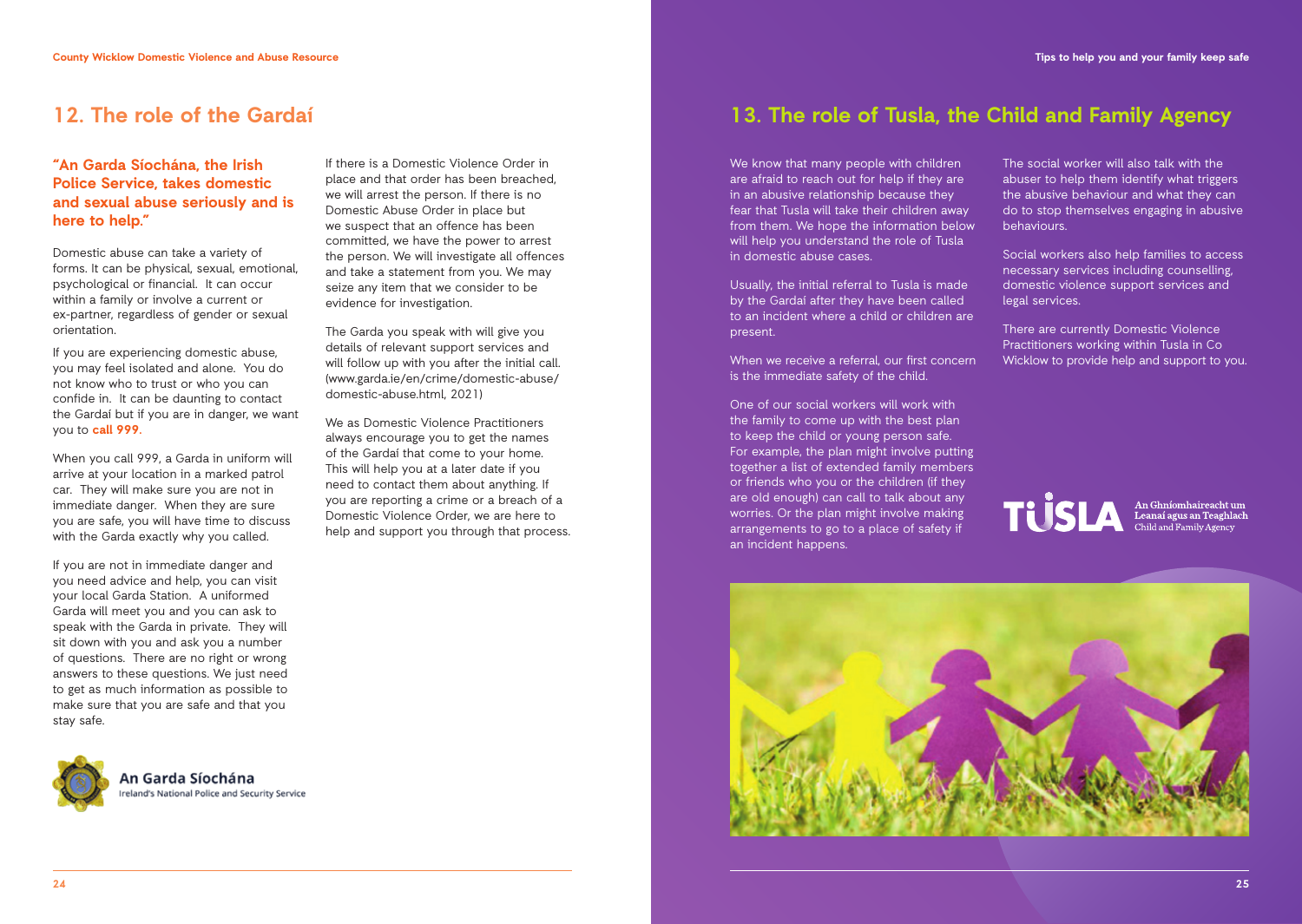# **Some words explained...**

# **Gaslighting**

# **Threats**

making angry gestures; using physical size to intimidate; shouting you down; destroying your possessions; breaking things; punching walls; wielding a knife or a gun; threatening to kill or harm you and the children; threatening to kill or harm family pets; threats of suicide

# **Isolation**

monitoring or blocking your phone calls, emails and social media accounts; telling you where you can and cannot go; preventing you from seeing friends and relatives; shutting you in the house

# **Harassment**

following you; checking up on you; not allowing you any privacy (for example, opening your mail, going through your laptop, tablet or mobile), repeatedly checking to see who has phoned you; embarrassing you in public; accompanying you everywhere you go

# **Stalking**

a pattern of repeated unwanted behaviour that causes you to feel distressed or scared. It can be perpetrated by men or women. Stalking can happen with or without fear of violence. Common tactics include leaving frequent messages, waiting in areas you are likely to be, and giving unwanted gifts

# **14. Wicklow domestic abuse support services**

If you need support, please contact any of the services below.

# **ANU Wicklow Domestic Violence Supports**

**Call or text 086 059 7560 between 9am and 5pm Monday to Friday**

**www.anuwicklow.ie**

### **outreach@braywomensrefuge.com**

ANU Wicklow Domestic Violence Supports offers a community-based service to help women experiencing domestic abuse to access the supports they need to stay safe in their own home. Our outreach team covers most of County Wicklow from Bray to Arklow, Wicklow to Carnew and all areas in between.

We offer:

- Emotional support to women who have experienced or are experiencing physical, emotional, sexual or financial abuse;
- Domestic Violence Awareness programmes
- Safety Planning
- A support team to help you apply for legal orders, get legal aid, prepare for court and go to court with you;
- Support in dealing with Gardaí, solicitors, social workers and legal personnel;
- Support after you get your court order.

# **Bray Womens Refuge**

### **24-hour helpline: 01 286 6163**

Short-term crisis accommodation for women.

Our refuge is staffed 24 hours a day, 365 days a year.

Day service providing one-to-one support sessions by appointment.

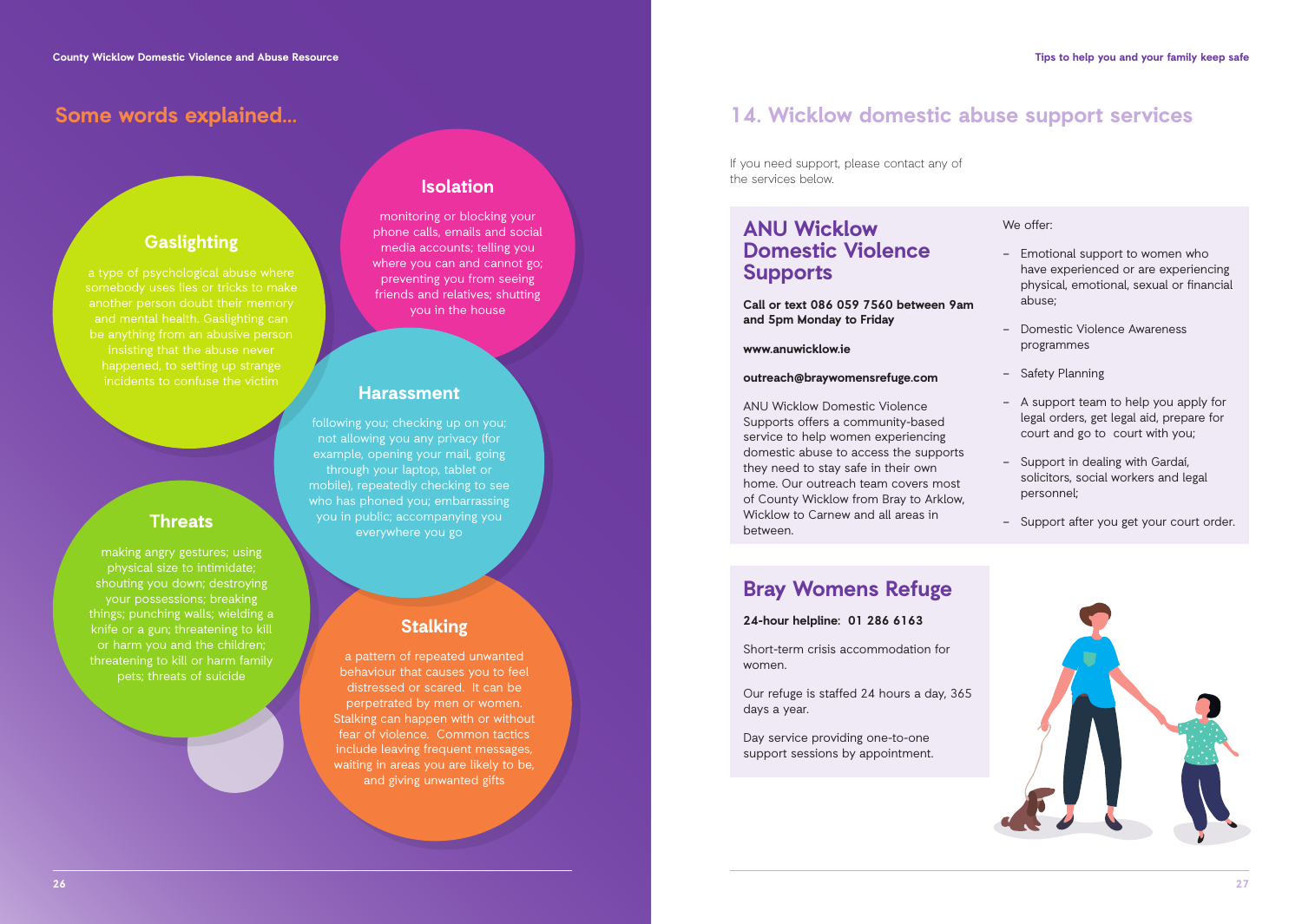# **Saoirse Domestic Violence Services**

**24-hour helpline: 01-463 0000** 

**WhatsApp: 087 104 9863 between 9am and 5pm** 

**Instant message: @saoirse\_dvs**

### **helpline@sdvs.ie / outreach@sdvs.ie**

Saoirse Domestic Violence Services provides a comprehensive service to women and children experiencing psychological, physical, sexual or financial abuse.

Saoirse Services:

- 24-hour helpline providing support and a listening non-judgemental ear 01 463 0000
- Short-term crisis accommodation for women and children
- Our refuges are staffed 24 hours a day, 365 days a year
- Day service providing one-to-one support sessions by appointment
- Therapeutic playroom on site with qualified childcare workers to support resident children
- Outreach service providing support, practical help and court accompaniment for women who cannot or do not want to come to the refuge. Our outreach service covers Dublin 10 and 12, Southwest Dublin and West Wicklow.
- Information talks and workshops on domestic violence for groups and schools
- Customised training programmes in domestic violence for statutory and non-statutory organisations



# **TUSLA Domestic Violence Support Practiontioner**

### **Building 2, Vista Primary Care Centre, Ballymore Rd., Naas, Co Kildare**

### **353 (0) 45 839 300 / 086 027 3556**

### **niamhm.harney@tusla.ie**

The Tusla Domestic Violence Support Practitioner covers West Wicklow, Kildare and Dublin South West. The domestic violence support team works closely with the Tusla social work department and voluntary and community organisations to respond directly to domestic violence referrals.

**29** Women can access support whether or not there is social worker involvement.

We accept referrals from Tusla social workers, Prevention Partnership Family Support, community organisations and women themselves.

The Domestic Violence Support Practitioner offers:

- One-to-one support Meeting the woman were she is at in the relationship
- Information on court orders and court support services
- Liaison with refuges and other domestic violence services
- Advocacy work
- Safety planning
- Support at child protection conferences and other Tusla meetings
- Support through the Meitheal process
- Access to a range of supports from Prevention, Partnership & Family Support
- Referral to other services
- Information about community supports
- Support to professionals working with women who have experienced domestic violence or abuse
- Facilitation of the domestic violence support group 'Strength in Numbers'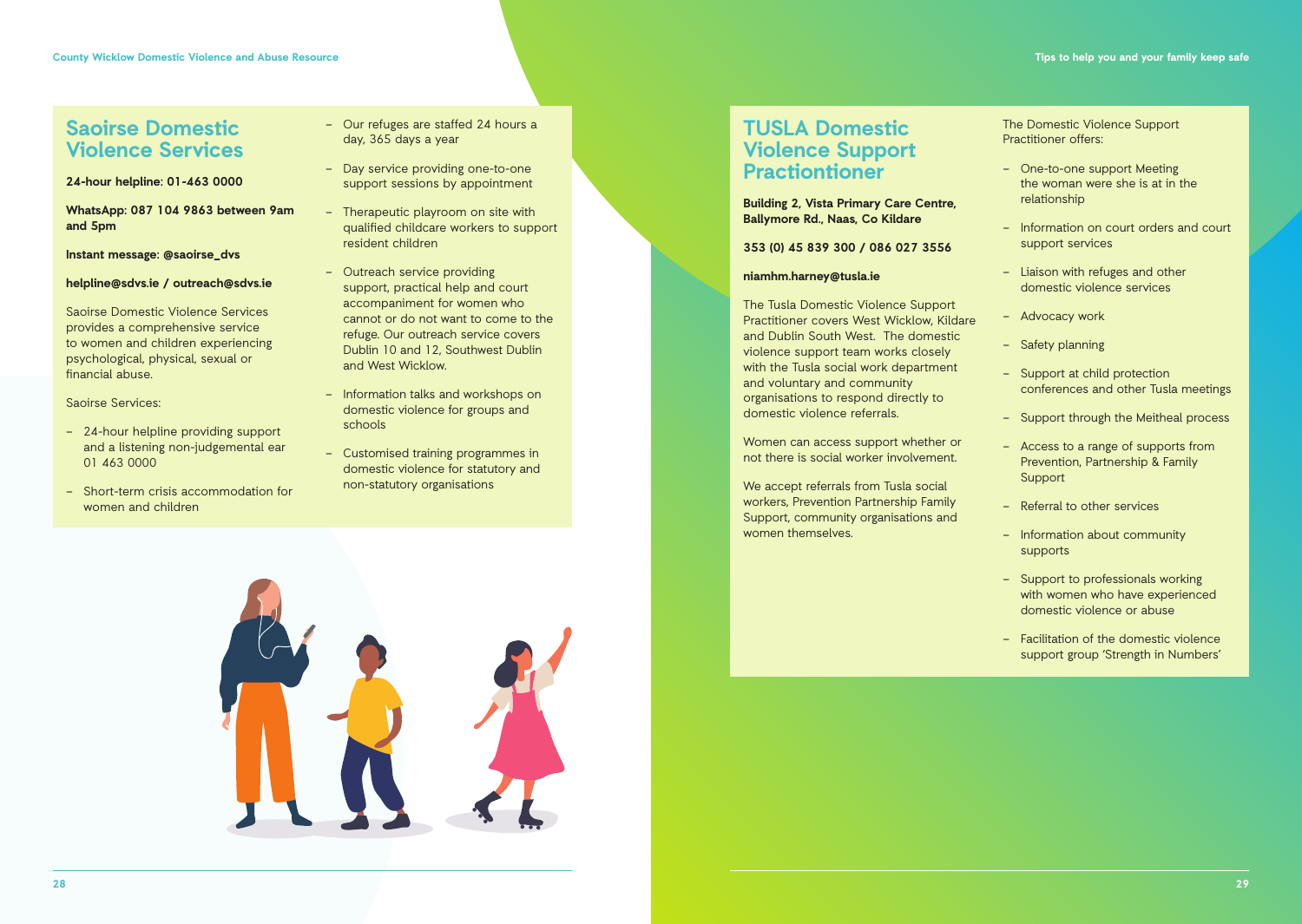# **15. Women's refuges and 24-hour helplines 16. Other supports**

| <b>County</b> | <b>Refuge</b>                                                                      | Phone         |
|---------------|------------------------------------------------------------------------------------|---------------|
| Clare         | <b>Clare Haven Service</b>                                                         | 065 682 2435  |
| Cork          | <b>Good Shepherd Cork</b>                                                          | 021 427 4240  |
| Cork          | <b>Cuanlee Refuge</b>                                                              | 021 427 7 698 |
| Dublin        | <b>Saoirse Domestic Violence</b><br><b>Services</b>                                | 01 463 0000   |
| Dublin        | <b>Sonas Domestic Violence</b><br><b>Charity</b>                                   | 01 866 2015   |
| <b>Dublin</b> | <b>Aoibhneas Domestic Abuse</b><br><b>Support for Women and</b><br><b>Children</b> | 01 867 0701   |
| Galway        | <b>COPE Galway Domestic Abuse</b><br><b>Service</b>                                | 091 565 985   |
| Kerry         | <b>Adapt Kerry Women's Refuge</b><br>and Support Service                           | 066 712 9100  |
| Kildare       | <b>Teach Tearmainn</b>                                                             | 045 527 584   |
| Kilkenny      | <b>AMBER, Kilkenny Women's</b><br><b>Refuge</b>                                    | 1850 424 244  |
| Limerick      | <b>ADAPT Domestic Abuse</b><br><b>Services</b>                                     | 1800 200 504  |
| <b>Louth</b>  | <b>Women's Aid Dundalk</b>                                                         | 042 933 3244  |
| <b>Louth</b>  | <b>Drogheda Women's Refuge</b>                                                     | 041 984 4550  |
| Mayo          | <b>Mayo Women's Support Service</b>                                                | 094 902 5409  |
| Meath         | <b>Meath Women's Refuge</b>                                                        | 046 902 2393  |
| Tipperary     | <b>Cuan Saor Women's Refuge</b>                                                    | 1800 576 757  |
| Waterford     | <b>Oasis House Refuge</b>                                                          | 1890 264 364  |
| Westmeath     | <b>Esker House Refuge</b>                                                          | 090 647 4122  |
| Wexford       | <b>Wexford Women's Refuge</b>                                                      | 1800 220 444  |
| Wicklow       | <b>Bray Women's Refuge</b>                                                         | 01 286 6163   |

# **Pavee Point Traveller and Roma Centre**

**01 878 0255**

### **www.paveepoint.ie**

**bridgie.collins@pavee.ie / laura. pohjolainen@pavee.ie** 

# **Dublin Rape Crisis Centre**

**1800 77 8888**

**www.drcc.ie**

### **info@rcc.ie**

Dublin Rape Crisis Centre is a national organisation offering a wide range of services to any person affected by rape. sexual assault, sexual harassment or childhood sexual abuse.

Our Service is primarily for adults but a limited crisis counselling service is available to 16 to 18 year olds with parental consent.

These services include:

- the National 24 hour helpline
- webchat support
- one to one counselling

### As part of this project, a dedicated Traveller Women's Awareness Worker (TWAW) works with local service providers and Traveller organisations and community. The TWAW is not a specailist domestic or sexual violence outreach worker but can support Traveller women by listening, believing and referring to specialist services.

- court accompaniment
- outreach services
- specialised training
- youth programmes & outreach
- awareness raising & campaigning
- policy & advocacy work

Our aim is to offer help and support to anyone who has experienced sexual violence of any kind. This may have been recently, some years ago or in childhood.

We take calls from people of all ages. creeds, ethnic groups and orientations. Our consellors will also speak with friends, relatives and concerned persons as well as take general queries.

Here in the Dublin Rape Crisis Centre we acknowledge it takes courage to phone or to call into the centre for the first time and we assure you that if you contact us you will be treated with dignity and respect.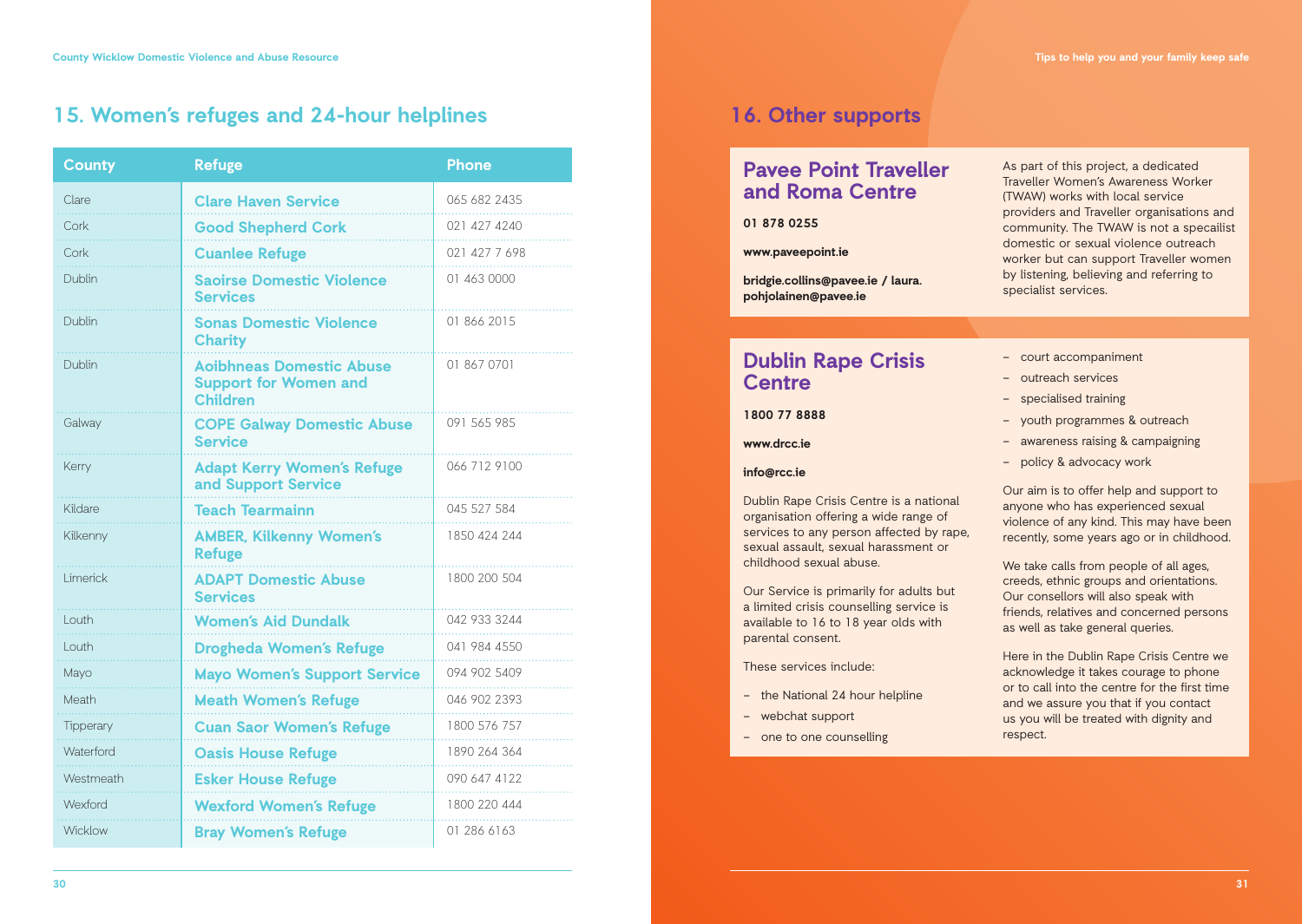# **Sexual Assault Treatment Unit (SATU)**

**01 817 1736 or 01 817 1700 outside of office hours**

**rotunda.ie/satu**

**www2.hse.ie/services/sexual-assaulttreatment-units/sexual-assaulttreatment-units.html**

### **satu@rotunda.ie**

SATU provides an easily accessible, holistic service for women and men who have experienced sexual crime. A SATU is a safe place to go if you have been raped or sexually assaulted.

At the Rotunda SATU you will meet a forensic clinical examiner and a support nurse. Their role is to provide prompt you with medical and supportive care and offer collection of forensic evidence.

### Types of care offered at the SATU include:

- Forensic clinical examination with Garda involvement
- Forensic clinical examination with option to report to Gardai at later date
- Sexual health screening
- Administration of medications e.g. vaccinations and emergency contraception
- Link to psychological support from Dublin Rape Crisis Centre and CARI

The SATU network throughout Ireland look after all genders and gender identities over the age of 14. They provide all treatment in a non-judgemental manner and work closely with support workers from both the RCC and CARI.

# **Men's Aid**

**01 554 3811**

**www.mensaid.ie**

### **hello@mensaid.ie**

Men's Aid Ireland formerly known as Amen, is the only dedicated national service supporting men and their families experiencing Domestic Violence in Ireland. Our professional and qualified support team have years of experience in supporting men and families experiencing domestic abuse.

Men's Aid provide the following services:

- National Confidential Helpline 015543811
- Legal clinic: information about Safety Orders, Protection Orders, Barring Orders.
- One to one practical support: explaining court paperwork, safety planning, care plans.
- Counselling by telephone and face to face
- Certified training: all areas of domestic abuse including coercive control.

# **17. Garda stations and phone numbers**

| <b>Station</b>                              | <b>Phone Number</b> |
|---------------------------------------------|---------------------|
| <b>Wicklow District</b>                     | (0404) 67107        |
| <b>Greystones</b>                           | (01) 666 5800       |
| <b>Roundwood</b>                            | $(01)$ 281 8142     |
| Newtownmountkennedy<br><b>Garda Station</b> | (01) 281 9222       |
| <b>Bray Garda Station</b>                   | (01) 666 5300       |
| <b>Ashford Garda Station</b>                | (0404) 49220        |
| <b>Rathdrum Garda Station</b>               | (0404) 46206        |
| <b>Arklow Garda Station</b>                 | (0402) 32304        |
| <b>Blessington Garda Station</b>            | (045) 865 202       |
| <b>Aughrim Garda Station</b>                | $(0402)$ 36142      |
| <b>Tinahely Garda Station</b>               | (0402) 38102        |
| <b>Carnew Garda Station</b>                 | (053) 942 6102      |
| <b>Shillelagh Garda Station</b>             | (053) 942 9102      |
| <b>Dunlavin Garda Station</b>               | $(045)$ 401 211     |
| <b>Baltinglass Garda Station</b>            | (059) 648 2610      |

PLEASE NOTE: some of the Garda Stations listed above may operate on a part-time basis only.